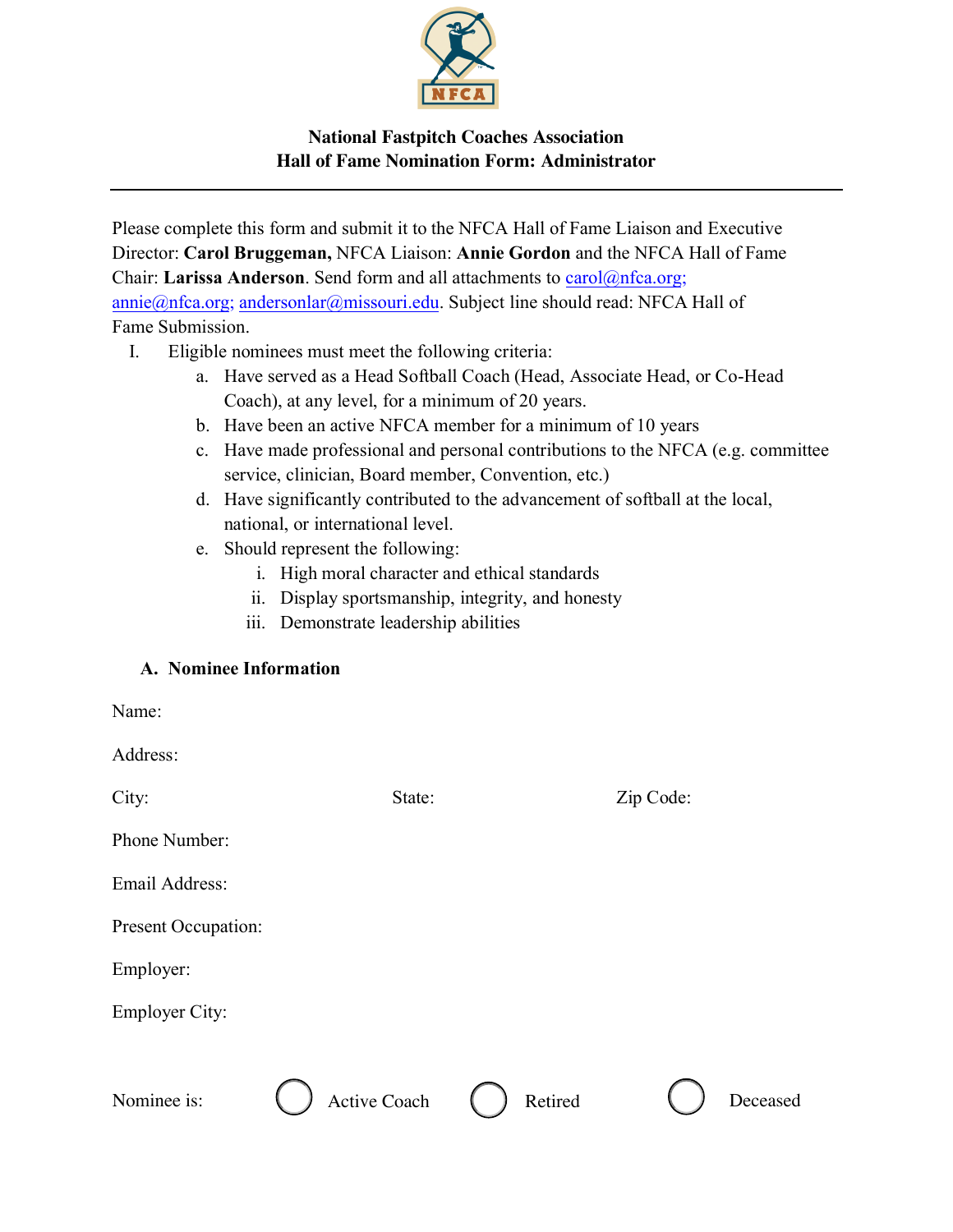

# B. Softball Coaching Data

|                               | High   | 2-Year   | 4-Year   | Other Level | Total |
|-------------------------------|--------|----------|----------|-------------|-------|
|                               | School | Colleges | Colleges | (Specify)   | Years |
| Years as Head Coach           |        |          |          |             |       |
| Years as Co-Head Coach        |        |          |          |             |       |
| Years as Associate Head Coach |        |          |          |             |       |
| Years as Assistant Coach      |        |          |          |             |       |

# C. Nominee's Professional, Personal, & NFCA Accomplishments

- 1. Number of years as an NFCA Member:
- 2. Professional and personal contributions to the NFCA: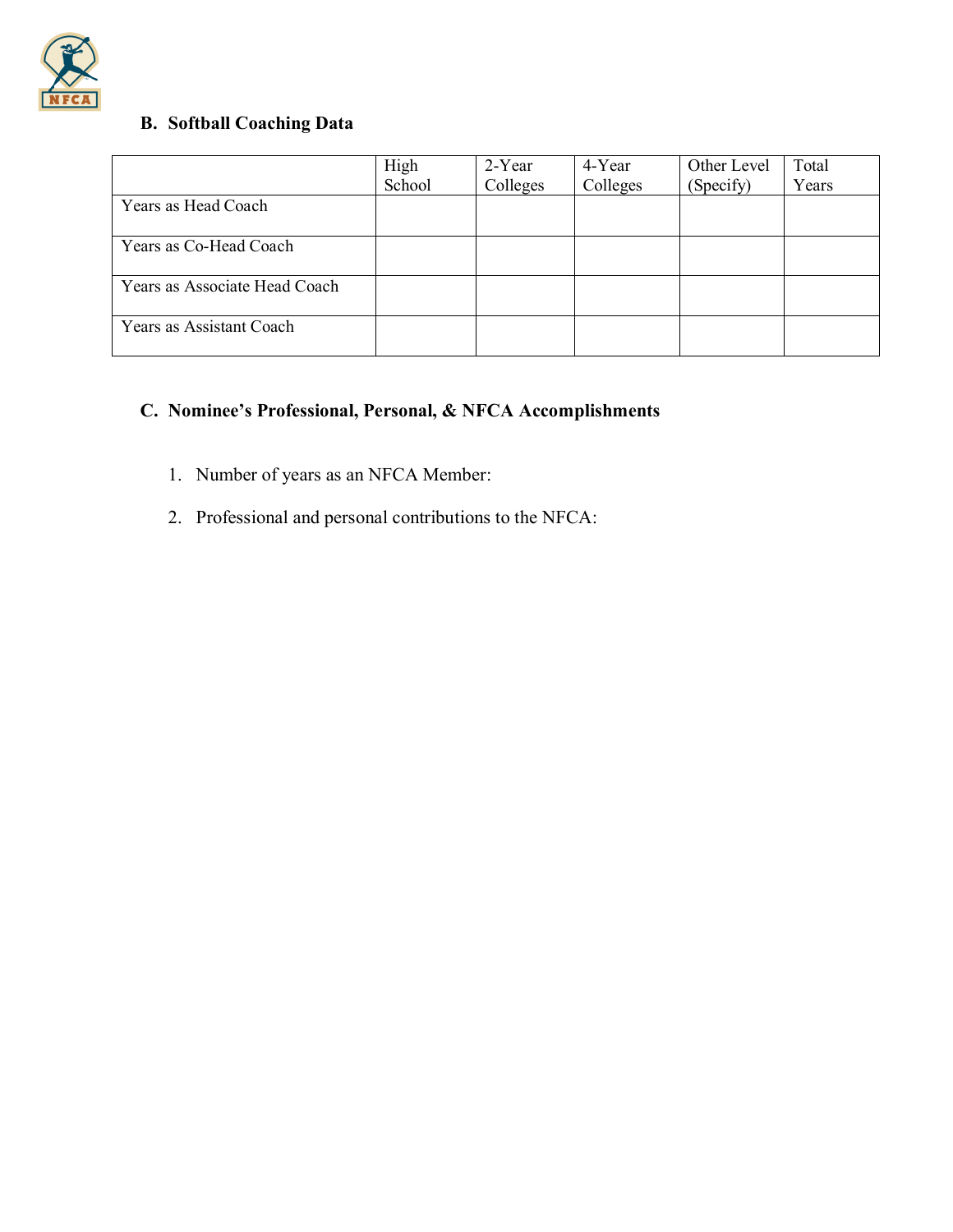

3. Brief essay on the nominee's contribution to the advancement of softball at the local, national, and international level.

4. Brief essay describing the nominee's high moral character and ethical standards, display of sportsmanship, integrity, and honesty, and how they demonstrate leadership abilities.